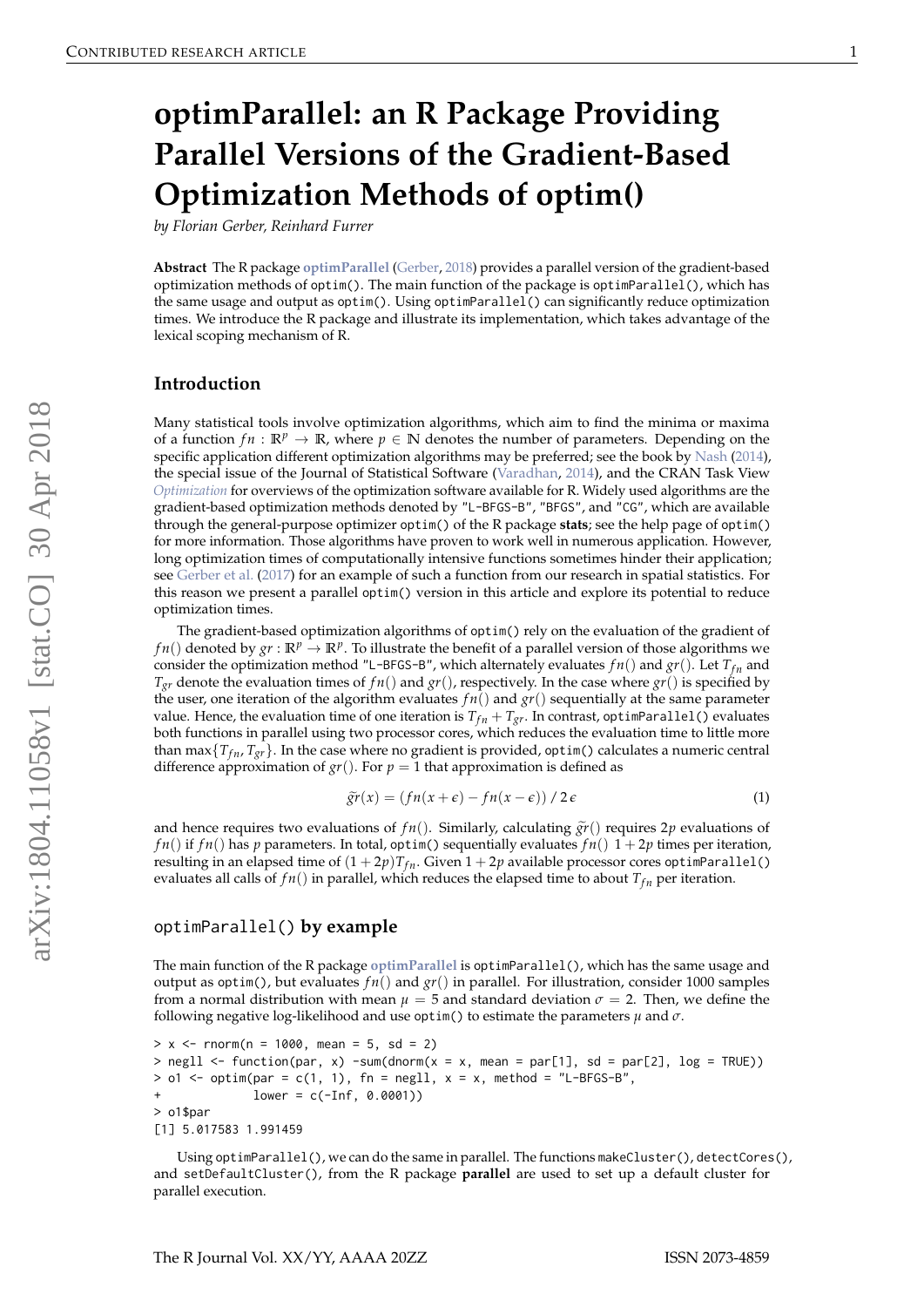<span id="page-1-0"></span>

**Figure 1:** Visualization of the optimization path based on the log information obtained with optimParallel(..., parallel = list(loginfo = TRUE)). The red lines mark the estimates  $\hat{\mu}$ and *σ*ˆ.

```
> install.packages("optimParallel")
> library("optimParallel")
> cl <- makeCluster(detectCores()); setDefaultCluster(cl = cl)
> o2 <- optimParallel(par = c(1, 1), fn = negll, x = x, method = "L-BFGS-B",
                      lower = c(-Inf, 0.0001))> identical(o1, o2)
[1] TRUE
```
In addition to the arguments of optim(), optimParallel() has the argument parallel, which takes a list of arguments. For example, we can set loginfo = TRUE to store the evaluated parameters and the corresponding gradients.

```
> 03 <- optimParallel(par = c(1, 1), fn = negll, x = x, method = "L-BFGS-B",
+ lower = c(-Inf, 0.0001), parallel=list(loginfo = TRUE))
> print(o3$loginfo[1:3, ], digits = 3)
    iter par1 par2 fn gr1 gr2
[1,] 1 1.00 1.00 10640 -3928 -18442
[2,] 2 1.21 1.98 3882 -951 -1801
[3,] 3 1.27 2.09 3655 -842 -1441
```
This can be used to visualize the optimization path as shown in Figure [1.](#page-1-0)

Another option is forward, which can be set to TRUE to enable the numeric forward difference approximation defined as  $\tilde{gr}(x) = (fn(x + \epsilon) - fn(x))/\epsilon$  for  $p = 1$  and *x* sufficiently away from the boundaries. Using that approximation, the return value of  $f_n(x)$  can be reused, and hence, the number of evaluations of  $fn()$  is reduced to  $1 + p$  per iteration. This is helpful if the number of available cores is less that  $1 + 2p$ .

### **Implementation**

optimParallel() is a wrapper to optim() and enables the parallel evaluation of all function calls involved in one iteration of the gradient-based optimization methods. It is implemented in R and interfaces compiled C code only through optim(). The reuse of the stable and well-tested C code of optim() has the advantage that optimParallel() leads to the exact same results as optim(). To ensure that optimParallel() and optim() indeed return the same results **[optimParallel](https://CRAN.R-project.org/package=optimParallel)** contains systematic unit tests implemented with the R package **[testthat](https://CRAN.R-project.org/package=testthat)** [\(Wickham,](#page-3-4) [2017,](#page-3-4) [2011\)](#page-3-5).

The basic idea of the implementation is that calling  $fn()$  (or  $gr()$ ) triggers the evaluation of both fn() and  $gr()$ . Their return values are stored in a local environment. The next time  $fn()$  (or  $gr()$ ) is called with the same parameters the results are read from the local environment without evaluating fn() and gr() again. The following R code illustrates how optimParallel() takes advantage of the lexical scoping mechanism of R to store the return values of fn() and gr().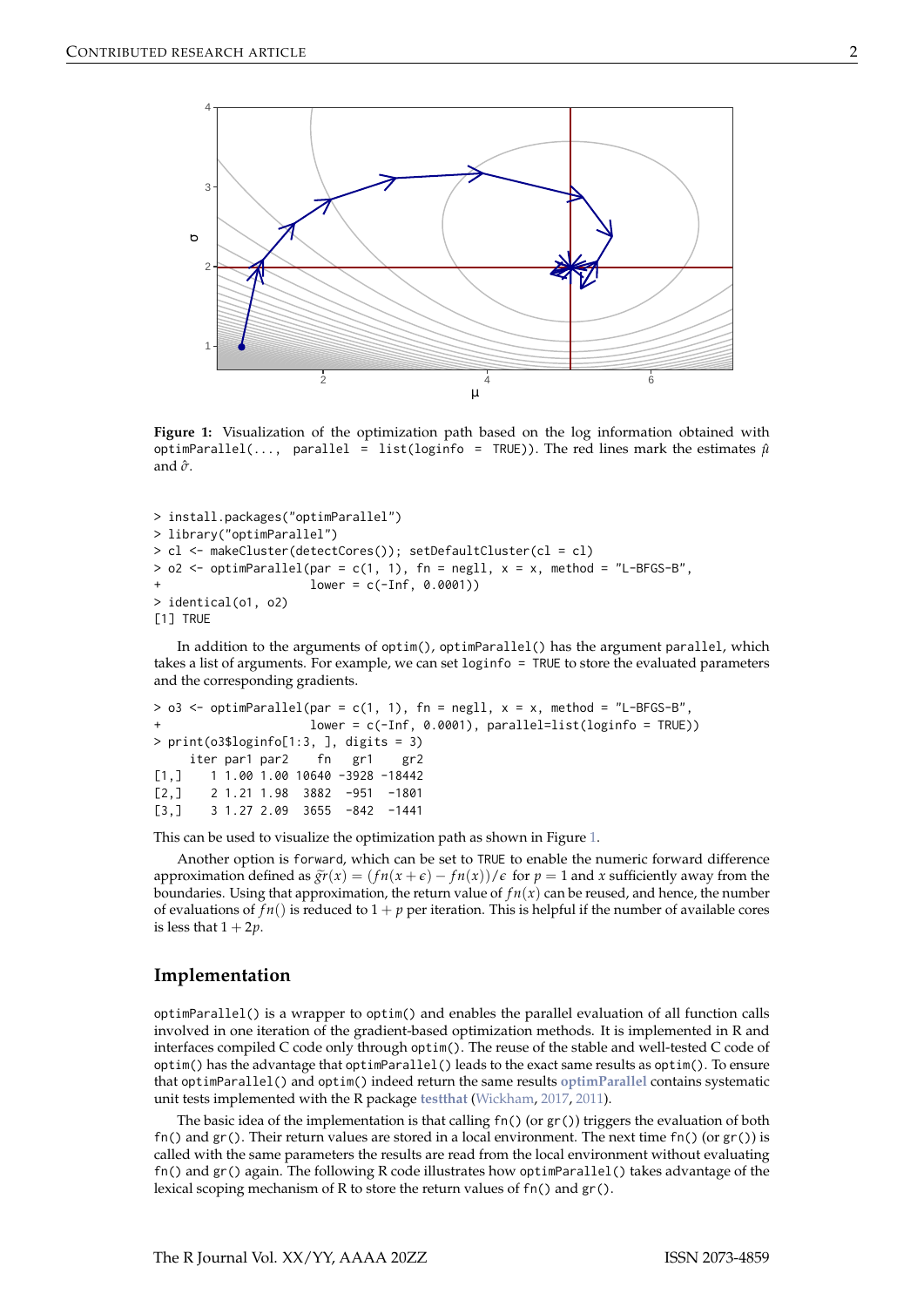```
> demo_generator <- function(fn, gr) {
     par_last <- value <- grad <- NA
+ eval <- function(par) {
+ if(!identical(par, par_last)) {
             message("--> evaluate fn() and gr()")
             par_last <<- par
             value \lt\lt- fn(par)
             grad \ll - gr(par)+ } else
             message("--> read stored value")
+ }
+ f <- function(par) {
         eval(par = par)+ value
+ }
+ g <- function(par) {
         eval(par = par)grad
+ }
+ list(f = f, g = g)+ }
> demo <- demo generator(fn = sum, gr = prod)
```
Calling demo\$f() triggers the evaluation of both fn() and gr().

 $>$  demo\$f(1:5) --> evaluate fn() and gr() [1] 15

The subsequent call of demo\$g() with the same parameters returns the stored value grad without evaluating gr() again.

```
> demo$g(1:5)
--> read stored value
[1] 120
```
A similar construct allows optimParallel() to evaluate  $fn()$  and  $gr()$  at the same occasion. It is then straightforward to parallelize the evaluations using the R package **parallel**.

# **Benchmark**

To illustrate the speed gains that can be achieved with optimParallel() we measure the elapsed times per iteration when optimizing the following test function and compare them to those of optim().

```
> fn <- function(par, sleep) {
     Sys.sleep(sleep)
+ sum(par^2)
+ }
> gr <- function(par, sleep) {
+ Sys.sleep(sleep)
+ 2*par
+ }
```
In both functions the argument par can be a numeric vector with one or more elements and the argument sleep controls the evaluation time of the functions. We measure the elapsed time per iteration for method =  $"L-BFGS-B"$  using all combinations of  $p = 1, 2, 3$ , sleep = 0, 0.05, 0.2, 0.4, 0.6, 0.8, and 1 seconds with and without analytic gradient gr(). All measurements are taken on a computer with 12 Intel Xeon E5-2640@2.50GHz processors. However, because of the experimental design maximum 7 processors are used in parallel. We repeat each measurement 5 times using the R package **[microbenchmark](https://CRAN.R-project.org/package=microbenchmark)** [\(Mersmann et al.,](#page-3-6) [2018\)](#page-3-6). The complete R script of the benchmark experiment is contained in **[optimParallel](https://CRAN.R-project.org/package=optimParallel)**.

The results of the benchmark experiment are summarized in Figure [2.](#page-3-7) They show that for optimParallel() the elapsed time per iteration is only marginally larger than  $T_{fn}$  (black dots in Figure [2\)](#page-3-7). Conversely, the elapsed time for optim() is  $T_{fn} + T_{gr}$  if a gradient function is specified (violet dots) and  $(1 + 2p)T_{fn}$  if no gradient function is specified. Moreover, optimParallel() adds a small overhead, and hence, it is only faster than optim() if  $T_{fn}$  is larger than 0.05 seconds.